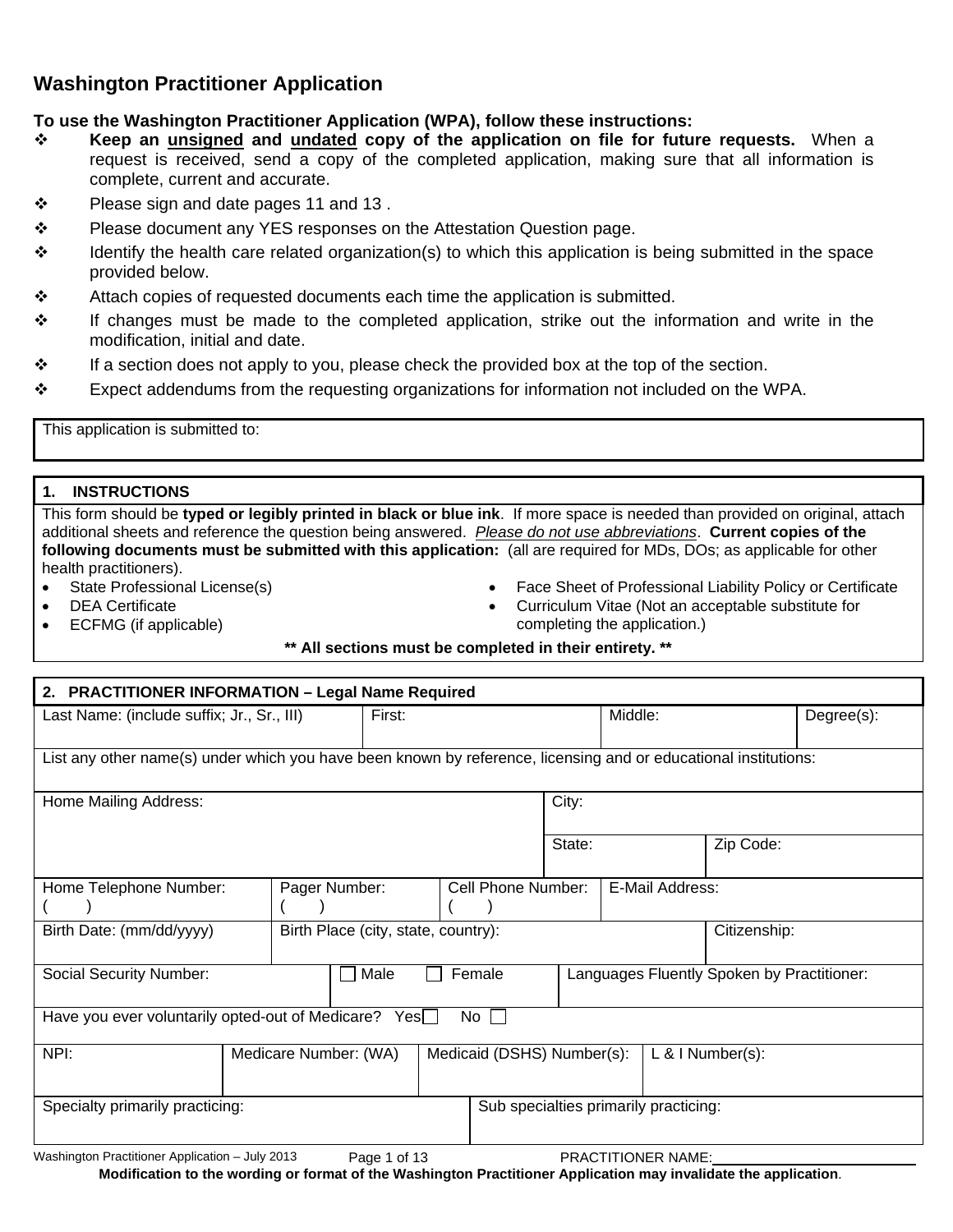| Other Professional Interests in Practice, Research, etc.:                                                                                                                                |                   |                |                             |                                                                                               |  |                                                    |                       |              |
|------------------------------------------------------------------------------------------------------------------------------------------------------------------------------------------|-------------------|----------------|-----------------------------|-----------------------------------------------------------------------------------------------|--|----------------------------------------------------|-----------------------|--------------|
| 3. PRACTICE INFORMATION                                                                                                                                                                  |                   |                | <b>CHECK ALL THAT APPLY</b> |                                                                                               |  |                                                    |                       |              |
| Effective Date at Primary Practice location (MM/YY)<br><b>Practice Setting</b><br>$\Box$ Clinic/Group<br>□Solo Practice                                                                  | $\Box$ Home Based |                |                             |                                                                                               |  | □ Hospital Based □ Primary Care Site □ Urgent Care |                       | $\Box$ Other |
| <b>Practitioner Profile</b><br>$\Box$ PCP $\Box$ Specialist $\Box$ Check if you are both PCP & OB $\Box$ OB in your practice $\Box$ Yes $\Box$ No $\Box$ Deliveries $\Box$ Yes $\Box$ No |                   |                |                             |                                                                                               |  |                                                    |                       |              |
| Name of Practice / Affiliation or Clinic Name:                                                                                                                                           |                   |                |                             |                                                                                               |  | Department Name (if hospital based):               |                       |              |
| Primary Office Street Address:                                                                                                                                                           |                   |                |                             | City:                                                                                         |  |                                                    |                       |              |
|                                                                                                                                                                                          |                   |                |                             | State:                                                                                        |  | Zip Code:                                          | Org. NPI#:            |              |
| Patient Appointment Telephone Number:                                                                                                                                                    |                   |                |                             | Fax Number:                                                                                   |  |                                                    |                       |              |
| Mailing Address: (if different from above)                                                                                                                                               |                   |                |                             |                                                                                               |  |                                                    |                       |              |
| Billing Address: (if different from above)                                                                                                                                               |                   |                |                             |                                                                                               |  |                                                    |                       |              |
| <b>Practice Website</b>                                                                                                                                                                  |                   |                |                             |                                                                                               |  |                                                    |                       |              |
| Office Manager / Administrator Name:                                                                                                                                                     |                   |                |                             |                                                                                               |  | <b>Administration Telephone Number:</b>            |                       |              |
| E-mail Address:                                                                                                                                                                          |                   |                |                             | Fax Number:                                                                                   |  |                                                    |                       |              |
| Credentialing Contact (if different from above):                                                                                                                                         |                   |                |                             | Telephone Number:                                                                             |  |                                                    |                       |              |
| E-mail Address:                                                                                                                                                                          |                   |                |                             | Fax Number:                                                                                   |  |                                                    |                       |              |
| Name Affiliated with Tax ID Number:                                                                                                                                                      |                   |                |                             | Federal Tax ID Number:                                                                        |  |                                                    |                       |              |
| Is the office wheelchair accessible? $\Box$ Yes $\Box$ No                                                                                                                                |                   |                |                             | <b>Office Hours</b>                                                                           |  |                                                    |                       |              |
| Are you accepting new patients? ■ Yes ■ No                                                                                                                                               |                   |                |                             | Monday:                                                                                       |  |                                                    |                       |              |
| Have you limited your practice in any way (e.g. 18 years or older?)<br>$\Box$ Yes $\Box$ No If yes, please explain:                                                                      |                   |                |                             | Tuesday:                                                                                      |  |                                                    |                       |              |
|                                                                                                                                                                                          |                   |                |                             |                                                                                               |  |                                                    |                       |              |
| Do you currently supervise ARNP's or PA's? ■ Yes ■ No<br>If yes, please provide the name and specialty below:                                                                            |                   |                |                             | Sunday:                                                                                       |  |                                                    |                       |              |
|                                                                                                                                                                                          |                   |                |                             | Do you provide 24 hour coverage? □ Yes □ No<br>If no, please explain how your patients obtain |  |                                                    |                       |              |
| Please list languages fluently spoken by office staff:                                                                                                                                   |                   |                |                             |                                                                                               |  | advice and care after hours:                       |                       |              |
|                                                                                                                                                                                          |                   |                |                             |                                                                                               |  |                                                    |                       |              |
| <b>Inpatient Coverage Plan (for those without admitting privileges)</b><br>Α.                                                                                                            |                   |                |                             |                                                                                               |  |                                                    | <b>Does Not Apply</b> |              |
| Name of Admitting Physician/Practice/Clinic/Group:                                                                                                                                       |                   |                |                             | Hospital Where privileged:                                                                    |  |                                                    |                       |              |
|                                                                                                                                                                                          |                   |                |                             |                                                                                               |  |                                                    |                       |              |
|                                                                                                                                                                                          |                   |                |                             |                                                                                               |  |                                                    |                       |              |
| <b>B. Covering Practitioners/Call Group</b><br>Provider Name, Degree                                                                                                                     | Specialty         | <b>Address</b> |                             |                                                                                               |  | <b>Phone Number</b>                                | <b>Does Not Apply</b> |              |
|                                                                                                                                                                                          |                   |                |                             |                                                                                               |  |                                                    |                       |              |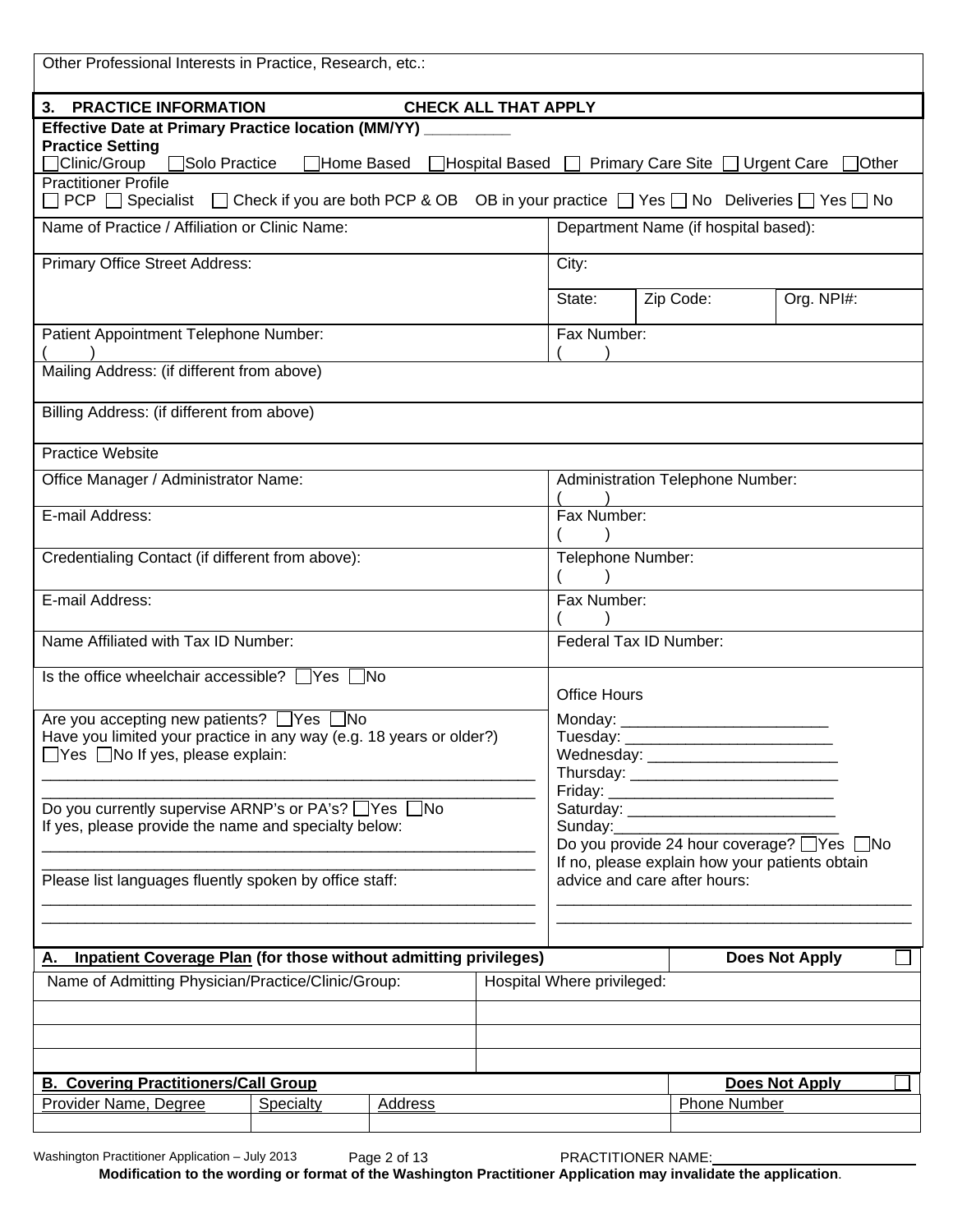| Attach a list of additional covering practitioners if needed |  |  |  |  |  |  |
|--------------------------------------------------------------|--|--|--|--|--|--|

| Effective Date at Secondary Practice location (MM/YY) __                                                                                                        |           |         |  | <b>CHECK ALL THAT APPLY</b> |                                                                                           |                       |  |
|-----------------------------------------------------------------------------------------------------------------------------------------------------------------|-----------|---------|--|-----------------------------|-------------------------------------------------------------------------------------------|-----------------------|--|
| <b>Practice Setting</b><br>$\Box$ Clinic/Group<br>Solo Practice<br>□Home Based<br>□Hospital Based<br>Primary Care Site □ Urgent Care<br>$\Box$ Other            |           |         |  |                             |                                                                                           |                       |  |
| <b>Practitioner Profile</b><br>□ PCP □ Specialist □ Check if you are both PCP & OB OB in your practice □ Yes □ No Deliveries □ Yes □ No                         |           |         |  |                             |                                                                                           |                       |  |
| Name of Secondary Practice / Affiliation or Clinic Name:                                                                                                        |           |         |  |                             | Department Name (if hospital based):                                                      |                       |  |
| <b>Primary Office Street Address:</b>                                                                                                                           |           |         |  | City:                       |                                                                                           |                       |  |
|                                                                                                                                                                 |           |         |  | State:                      | Zip Code:                                                                                 | Org. NPI#             |  |
| Patient Appointment Telephone Number:                                                                                                                           |           |         |  | Fax Number:                 |                                                                                           |                       |  |
| Mailing Address: (if different from above)                                                                                                                      |           |         |  |                             |                                                                                           |                       |  |
| Billing Address: (if different from above)                                                                                                                      |           |         |  |                             |                                                                                           |                       |  |
| <b>Practice Website</b>                                                                                                                                         |           |         |  |                             |                                                                                           |                       |  |
| Office Manager / Administrator Name:                                                                                                                            |           |         |  |                             | Administration Telephone Number:                                                          |                       |  |
| E-mail Address:                                                                                                                                                 |           |         |  | Fax Number:                 |                                                                                           |                       |  |
| Credentialing Contact (if different from above):                                                                                                                |           |         |  | Telephone Number:           |                                                                                           |                       |  |
| E-mail Address:                                                                                                                                                 |           |         |  | Fax Number:                 |                                                                                           |                       |  |
| Name Affiliated with Tax ID Number:                                                                                                                             |           |         |  |                             | Federal Tax ID Number:                                                                    |                       |  |
| Is the office wheelchair accessible? $\Box$ Yes $\Box$ No                                                                                                       |           |         |  | <b>Office Hours</b>         |                                                                                           |                       |  |
| Are you accepting new patients? □Yes □No<br>Have you limited your practice in any way (e.g. 18 years or older?)<br>$\Box$ Yes $\Box$ No If yes, please explain: |           |         |  |                             | Wednesday: __________________________                                                     |                       |  |
| Do you currently supervise ARNP's or PA's? ■ Yes ■ No<br>If yes, please provide the name and specialty below:                                                   |           |         |  | Sunday:                     | Do you provide 24 hour coverage? Ves No<br>If no, please explain how your patients obtain |                       |  |
| Please list languages fluently spoken by office staff:                                                                                                          |           |         |  |                             | advice and care after hours:                                                              |                       |  |
| <b>Inpatient Coverage Plan (for those without admitting privileges)</b><br>Α.                                                                                   |           |         |  |                             |                                                                                           | <b>Does Not Apply</b> |  |
| Name of Admitting Physician/Practice/Clinic/Group:                                                                                                              |           |         |  | Hospital Where privileged:  |                                                                                           |                       |  |
|                                                                                                                                                                 |           |         |  |                             |                                                                                           |                       |  |
|                                                                                                                                                                 |           |         |  |                             |                                                                                           |                       |  |
| <b>B. Covering Practitioners/Call Group</b><br>Provider Name, Degree                                                                                            | Specialty | Address |  |                             | <b>Phone Number</b>                                                                       | <b>Does Not Apply</b> |  |
|                                                                                                                                                                 |           |         |  |                             |                                                                                           |                       |  |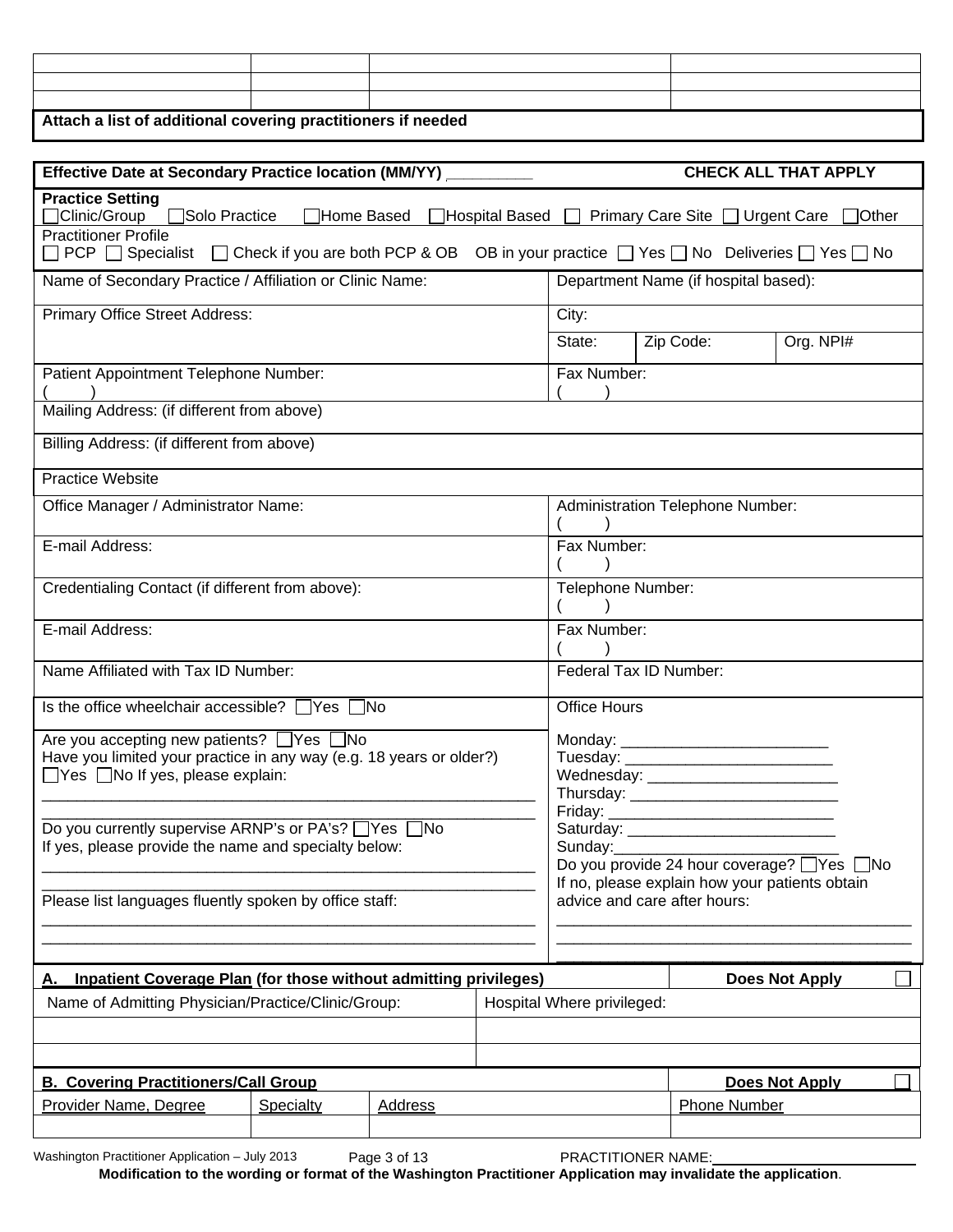| Attach a list of additional covering practitioners if needed |  |  |  |  |  |  |
|--------------------------------------------------------------|--|--|--|--|--|--|

#### **LIST OTHER OFFICE LOCATIONS WITH THE ABOVE INFORMATION ON A SEPARATE SHEET**

| 4. PROFESSIONAL LICENSURE, REGISTRATIONS AND CERTIFICATIONS<br>(Attach Additional Sheet if Necessary)               |                                                                                  |             |       |                                                                        |  |                                     |                 |                                     |                 |           |  |
|---------------------------------------------------------------------------------------------------------------------|----------------------------------------------------------------------------------|-------------|-------|------------------------------------------------------------------------|--|-------------------------------------|-----------------|-------------------------------------|-----------------|-----------|--|
| Washington State Professional License/Registration/Cert<br><b>Issue Date:</b><br><b>Expiration Date:</b><br>Number: |                                                                                  |             |       |                                                                        |  |                                     |                 |                                     |                 |           |  |
| Name of Sponsor if required by licensure, (e.g. Physician's Assistant).                                             |                                                                                  |             |       |                                                                        |  |                                     |                 |                                     |                 |           |  |
| Drug Enforcement Administration (DEA) Registration Number:<br><b>Expiration Date:</b>                               |                                                                                  |             |       |                                                                        |  |                                     |                 |                                     |                 |           |  |
| ECFMG Number (applicable to foreign medical graduates):                                                             |                                                                                  |             |       |                                                                        |  |                                     |                 | Date Issued:                        |                 |           |  |
| 5.<br>ALL OTHER PROFESSIONAL LICENSES, REGISTRATIONS AND CERTIFICATIONS                                             |                                                                                  |             |       |                                                                        |  |                                     |                 |                                     |                 |           |  |
| State:                                                                                                              | Lic/Reg/Cert Number:                                                             |             |       | Date Issued                                                            |  | Exp. Date                           |                 | Yr. Relinquish                      |                 | Reason:   |  |
| State:                                                                                                              | Lic/Reg/Cert Number:                                                             |             |       | Date Issued                                                            |  | Exp. Date                           |                 | Yr. Relinquish                      |                 | Reason:   |  |
| State:                                                                                                              | Lic/Reg/Cert Number:                                                             | Date Issued |       |                                                                        |  | Exp. Date                           | Yr. Relinquish  |                                     |                 | Reason:   |  |
| 6. UNDERGRADUATE EDUCATION (Do not abbreviate)                                                                      |                                                                                  |             |       |                                                                        |  |                                     |                 | <b>Does Not Apply</b>               |                 |           |  |
| <b>College or University Name:</b>                                                                                  |                                                                                  |             |       | Degree Received (be specific, e.g. BS<br>Biology)                      |  |                                     |                 | <b>Graduation Date</b><br>(mm/yyyy) |                 |           |  |
| <b>Mailing Address:</b>                                                                                             |                                                                                  |             | City: | State:                                                                 |  |                                     |                 | Zip Code:                           |                 |           |  |
| <b>College or University Name:</b>                                                                                  |                                                                                  |             |       | Degree Received (be specific, e.g. BS<br>Biology)                      |  |                                     |                 | <b>Graduation Date</b><br>(mm/yyyy) |                 |           |  |
| <b>Mailing Address:</b>                                                                                             |                                                                                  |             | City: | State:                                                                 |  |                                     | Zip Code:       |                                     |                 |           |  |
| MEDICAL/PROFESSIONAL EDUCATION (Do not abbreviate)<br>7.                                                            |                                                                                  |             |       |                                                                        |  |                                     |                 |                                     |                 |           |  |
| Medical/Professional School:                                                                                        |                                                                                  |             |       | <b>Start Date:</b><br><b>Graduation Date</b><br>(mm/yyyy)<br>(mm/yyyy) |  |                                     | Degree Received |                                     |                 |           |  |
| <b>Mailing Address:</b>                                                                                             |                                                                                  |             |       | City:<br>State:                                                        |  |                                     | Zip Code:       |                                     |                 |           |  |
| Medical/Professional School:                                                                                        |                                                                                  |             |       | <b>Start Date</b><br>(mm/yyyy)                                         |  | <b>Graduation Date</b><br>(mm/yyyy) |                 |                                     | Degree Received |           |  |
| <b>Mailing Address:</b>                                                                                             |                                                                                  |             |       | City:<br>State:                                                        |  |                                     |                 |                                     | Zip Code:       |           |  |
| 8. MASTER DEGREE PROGRAM OR POST GRADUATE EDUCATION                                                                 |                                                                                  |             |       |                                                                        |  |                                     |                 | <b>Does Not Apply</b>               |                 |           |  |
| Institution:                                                                                                        |                                                                                  | Address     |       |                                                                        |  | City                                |                 | <b>State</b>                        |                 | Zip Code: |  |
| $) - ($<br>$\sqrt{2}$                                                                                               | Program or Course of Study:<br>Dates Attended (mm/yyyy - mm/yyyy):<br>$\sqrt{2}$ |             |       |                                                                        |  | <b>Faculty Director:</b>            |                 |                                     |                 |           |  |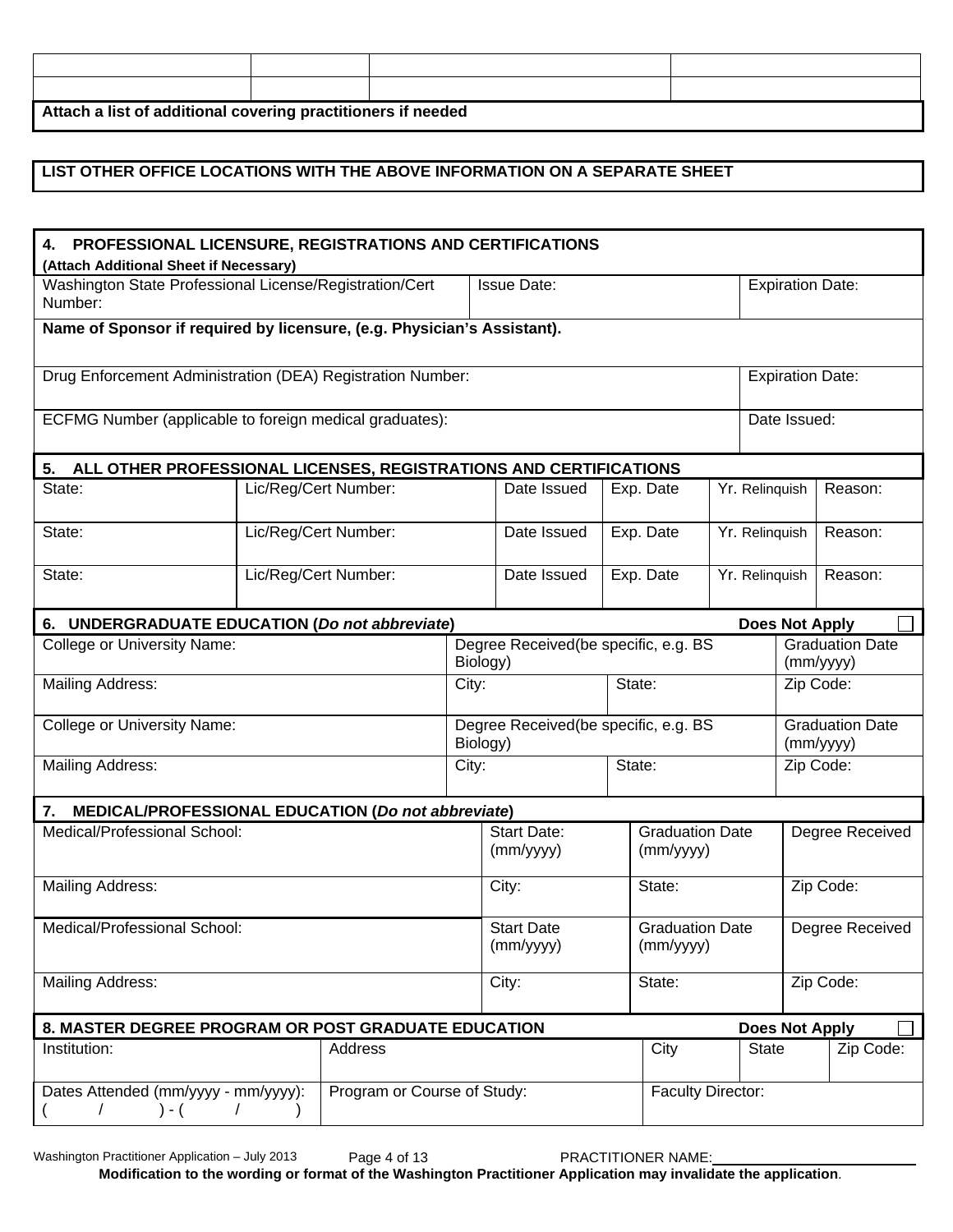| <b>INTERNSHIP/PGYI (Attach Additional Sheet if Necessary)</b><br>9. |               | Does Not Apply [   |                   |
|---------------------------------------------------------------------|---------------|--------------------|-------------------|
| Institution:                                                        | Phone Number: | Fax Number:        | Program Director: |
| Mailing Address:                                                    | City:         | State:             | Zip Code:         |
| Type of Internship:                                                 | Specialty:    | From $(mm/yyyy)$ : | To (mm/yyyy):     |

| 10. RESIDENCIES                                                                         | (Attach Additional Sheet if Necessary) |                                        |                                                     | <b>Does Not Apply</b>                           |  |  |  |
|-----------------------------------------------------------------------------------------|----------------------------------------|----------------------------------------|-----------------------------------------------------|-------------------------------------------------|--|--|--|
| Institution:                                                                            | Phone Number:                          |                                        | Fax Number:                                         | Program Director:                               |  |  |  |
| Mailing Address:                                                                        | City:                                  |                                        | State:                                              | Zip Code:                                       |  |  |  |
| Type of Residency:                                                                      | Specialty:                             |                                        | From (mm/yyyy):                                     | To (mm/yyyy):                                   |  |  |  |
| Did you successfully complete the program?                                              |                                        | <b>Yes</b>                             |                                                     | No (If "No", please explain on separate sheet.) |  |  |  |
| Institution:                                                                            | Phone Number:                          |                                        | Fax Number:                                         | Program Director:                               |  |  |  |
| <b>Mailing Address:</b>                                                                 | City:                                  |                                        | State:                                              | Zip Code:                                       |  |  |  |
| Type of Residency:                                                                      | Specialty:                             |                                        | From (mm/yyyy):                                     | To (mm/yyyy):                                   |  |  |  |
| Did you successfully complete the program?                                              |                                        | Yes                                    | (If "No", please explain on separate sheet.)<br>No. |                                                 |  |  |  |
| 11. FELLOWSHIPS                                                                         |                                        | (Attach Additional Sheet if Necessary) |                                                     | <b>Does Not Apply</b>                           |  |  |  |
| Institution:                                                                            |                                        | Phone Number:                          | Fax Number:                                         | Program Director:                               |  |  |  |
| Mailing Address:                                                                        |                                        | City:                                  | State:                                              | Zip Code:                                       |  |  |  |
| Course of Study:                                                                        |                                        |                                        | From (mm/yyyy):                                     | To (mm/yyyy):                                   |  |  |  |
| Did you successfully complete the program?                                              |                                        | Yes                                    | No.                                                 | (If "No", please explain on separate sheet.)    |  |  |  |
| Institution:                                                                            |                                        | Phone Number:                          | Fax Number:                                         | Program Director:                               |  |  |  |
| <b>Mailing Address:</b>                                                                 |                                        | City:                                  | State:                                              | Zip Code:                                       |  |  |  |
| Course of Study:                                                                        |                                        |                                        | From (mm/yyyy):                                     | To (mm/yyyy):                                   |  |  |  |
| Did you successfully complete the program?                                              |                                        | Yes                                    |                                                     | No (If "No", please explain on separate sheet.) |  |  |  |
| 12. PRECEPTORSHIP                                                                       |                                        | (Attach Additional Sheet if Necessary) |                                                     | <b>Does Not Apply</b>                           |  |  |  |
| Institution:                                                                            | Address:                               |                                        | City:                                               | State:<br>Zip Code:                             |  |  |  |
| <b>Telephone Number</b>                                                                 |                                        | Fax Number                             |                                                     | <b>Email Address</b>                            |  |  |  |
| $\overline{T}$ raining:<br>Dates Attended (mm/yyyy - mm/yyyy):<br>$) - ($<br>$\sqrt{2}$ |                                        |                                        |                                                     | Department Chairman:                            |  |  |  |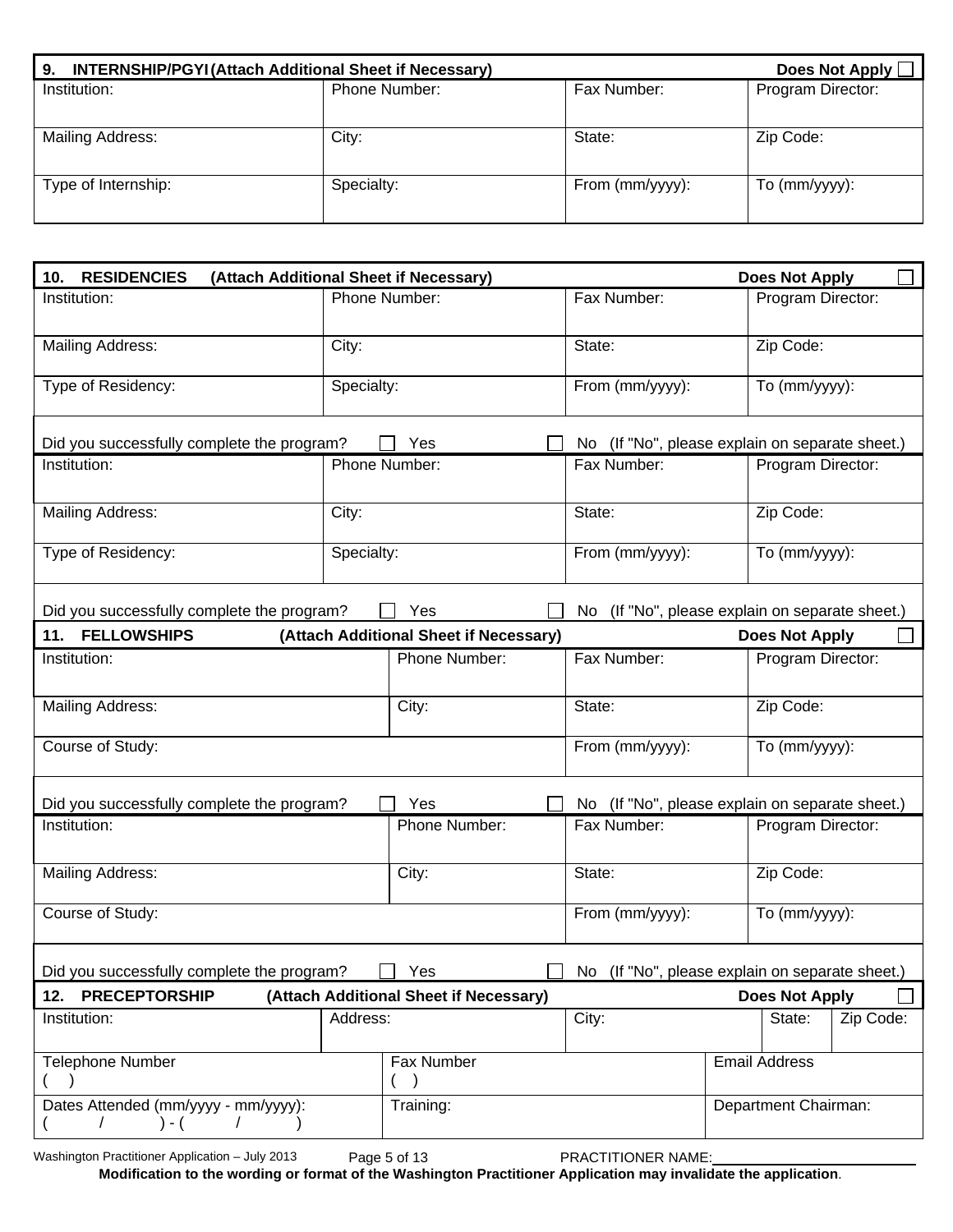| <b>FACULTY/TEACHING APPOINTMENTS</b><br>13. |                   | Does Not Apply |  |                          |           |
|---------------------------------------------|-------------------|----------------|--|--------------------------|-----------|
| (Attach Additional Sheet if Necessary)      |                   |                |  |                          |           |
| Institution:                                | Address:          | City:          |  | State:                   | Zip Code: |
|                                             |                   |                |  |                          |           |
| <b>Telephone Number</b>                     | <b>Fax Number</b> |                |  | Email Address            |           |
|                                             |                   |                |  |                          |           |
| Dates Attended (mm/yyyy - mm/yyyy):         | Position:         |                |  | <b>Faculty Director:</b> |           |
| $\sim$ 1                                    |                   |                |  |                          |           |

| <b>BOARD CERTIFICATION</b><br>14.                                                                     | <b>Does Not Apply</b> |                                                                                                                          |                     |                                    |  |  |  |  |
|-------------------------------------------------------------------------------------------------------|-----------------------|--------------------------------------------------------------------------------------------------------------------------|---------------------|------------------------------------|--|--|--|--|
| Are you board or otherwise professionally certified?                                                  |                       |                                                                                                                          |                     |                                    |  |  |  |  |
| Yes If "Yes", please complete<br>below:                                                               |                       | No If "No", describe your intent for certification, if any, and dates of testing for<br>Certification on separate sheet. |                     |                                    |  |  |  |  |
| Issuing Board/Entity and State Issued                                                                 | Specialty             | Date Certified                                                                                                           | Date<br>Recertified | <b>Expiration Date</b><br>(if any) |  |  |  |  |
|                                                                                                       |                       |                                                                                                                          |                     |                                    |  |  |  |  |
|                                                                                                       |                       |                                                                                                                          |                     |                                    |  |  |  |  |
|                                                                                                       |                       |                                                                                                                          |                     |                                    |  |  |  |  |
| Have you applied for certification other than those indicated above?<br>No.<br>Yes                    |                       |                                                                                                                          |                     |                                    |  |  |  |  |
| If so, list certification and date:                                                                   |                       |                                                                                                                          |                     |                                    |  |  |  |  |
| If you participate in a specialty which does not have board certification, please indicate specialty: |                       |                                                                                                                          |                     |                                    |  |  |  |  |

# **15. OTHER CERTIFICATIONS ACLS, BLS, ATLS, PALS, NALS (e.g., Fluoroscopy, Radiography, etc.) (Attach Certificate if Applicable)**  Type: Number: Number: Expiration Date: Type: Number: Number: Expiration Date:

| 16. HOSPITAL, MILITARY, AND OTHER INSTITUTIONAL AFFILITATIONS                                                                                                                                                                                                                                                                                                                                                                                                                                                                                      | <b>Does Not Apply</b>    |  |  |  |  |  |
|----------------------------------------------------------------------------------------------------------------------------------------------------------------------------------------------------------------------------------------------------------------------------------------------------------------------------------------------------------------------------------------------------------------------------------------------------------------------------------------------------------------------------------------------------|--------------------------|--|--|--|--|--|
| Please list in reverse chronological order (with the current affiliation(s) first) all institutions where you (A) Current Hospital<br>affiliation, (B) Previous Hospital Affiliations, (C) Current Military Affiliation, (D) Previous Military Affiliations (E) Applications in<br>process This includes hospitals, surgery centers, institutions, corporations, military assignments, or government agencies. If<br>more space is needed, attach additional sheet(s). List only affiliations here, list employment in section XVII, Work History. |                          |  |  |  |  |  |
| A. CURRENT HOSPITAL AFFILIATIONS (Do not abbreviate)                                                                                                                                                                                                                                                                                                                                                                                                                                                                                               |                          |  |  |  |  |  |
| Name of Primary Admitting Hospital:                                                                                                                                                                                                                                                                                                                                                                                                                                                                                                                | Department:              |  |  |  |  |  |
| <b>Mailing Address</b>                                                                                                                                                                                                                                                                                                                                                                                                                                                                                                                             | City, State, Zip         |  |  |  |  |  |
| Phone number:                                                                                                                                                                                                                                                                                                                                                                                                                                                                                                                                      | Fax Number:              |  |  |  |  |  |
| Status (active, provisional, courtesy, temporary, etc.):                                                                                                                                                                                                                                                                                                                                                                                                                                                                                           | <b>Appointment Date:</b> |  |  |  |  |  |
| Can you admit / follow clients of your primary, secondary, other practice locations?<br><b>Does Not Apply</b><br>Primary practice admits only $\Box$<br><b>Secondary Practice admits only</b><br>can admit to for all locations                                                                                                                                                                                                                                                                                                                    |                          |  |  |  |  |  |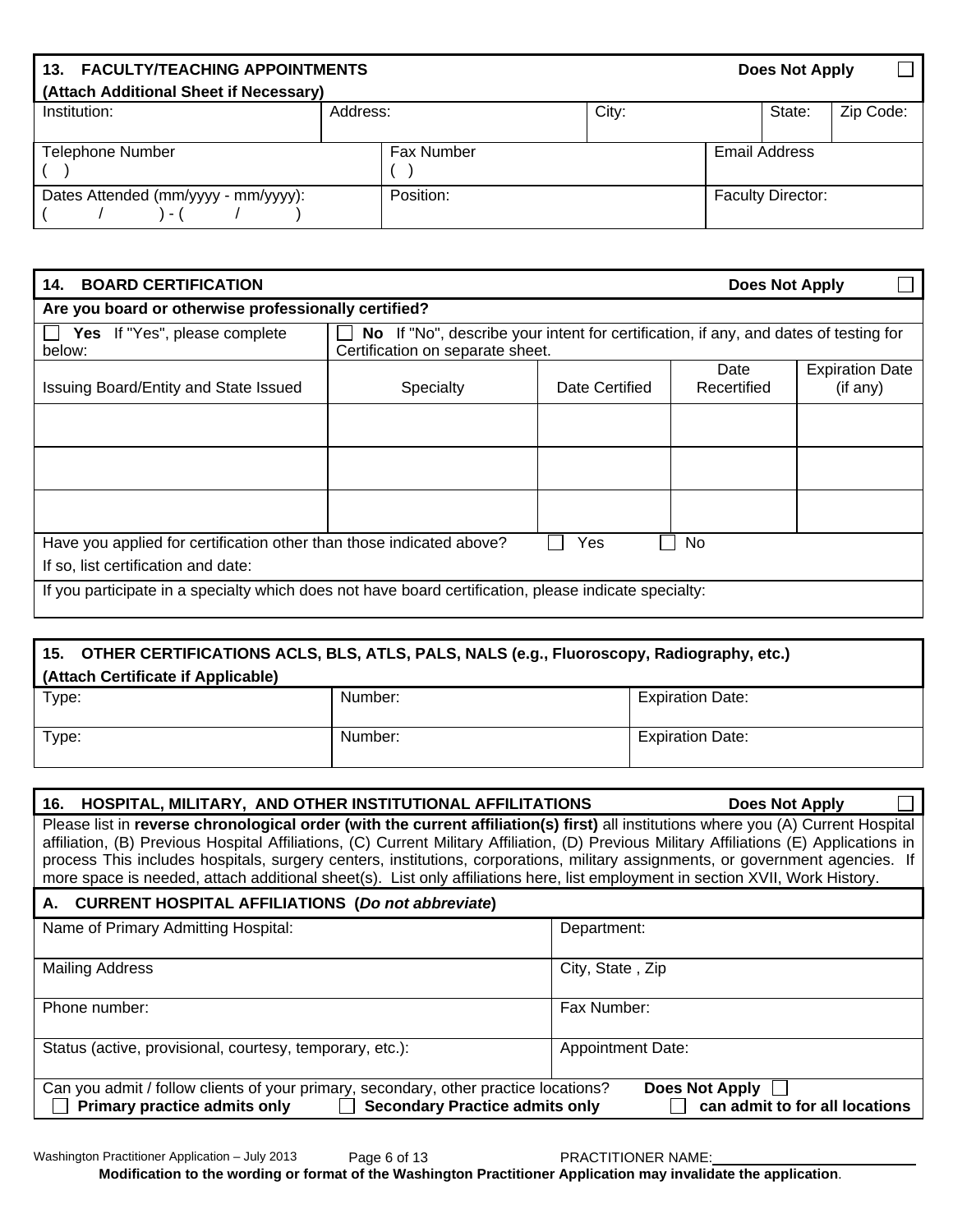| Name of Secondary Admitting Hospital:                                                                                                                                  | Department:              |                                |
|------------------------------------------------------------------------------------------------------------------------------------------------------------------------|--------------------------|--------------------------------|
| <b>Mailing Address</b>                                                                                                                                                 | City, State, Zip         |                                |
| Phone number:                                                                                                                                                          | Fax Number:              |                                |
| Status:                                                                                                                                                                | <b>Appointment Date:</b> |                                |
| Can you admit / follow clients of your primary, secondary, other practice locations?<br>Secondary Practice admits only<br>Primary practice admits only<br>$\mathbf{L}$ | <b>Does Not Apply</b>    | Can admit to for all locations |
| Name of Other Institutions:                                                                                                                                            | Department:              |                                |
| <b>Mailing Address</b>                                                                                                                                                 | City, State, Zip         |                                |
| Phone number:                                                                                                                                                          | Fax Number:              |                                |
| Status:                                                                                                                                                                | Appointment Date:        |                                |
| Can you admit / follow clients of your primary, secondary, other practice locations?<br>Primary practice admits only<br>Secondary Practice admits only                 | Does Not Apply           | Can admit to for all locations |
| BPREVIOUS HOSPITAL AFFILIATIONS (Do not abbreviate)                                                                                                                    |                          |                                |
| Name of Admitting Hospital:                                                                                                                                            | Department:              |                                |
| <b>Mailing Address</b>                                                                                                                                                 | City, State, Zip         |                                |
| Previous Status (active, provisional, courtesy, temporary, etc.):                                                                                                      | From (mm/yyyy):          | To (mm/yyyy):                  |
| Reason for Leaving:                                                                                                                                                    |                          |                                |
| Name of Admitting Hospital:                                                                                                                                            | Department:              |                                |
| <b>Mailing Address</b>                                                                                                                                                 | City, State, Zip         |                                |
| Previous Status (active, provisional, courtesy, temporary, etc.):                                                                                                      | From (mm/yyyy):          | $\overline{To}$ (mm/yyyy):     |
| Reason for Leaving:                                                                                                                                                    |                          |                                |
| Name of Admitting Hospital:                                                                                                                                            | Department:              |                                |
| <b>Mailing Address</b>                                                                                                                                                 | City, State, Zip         |                                |
| Previous Status (active, provisional, courtesy, temporary, etc.):                                                                                                      | From (mm/yyyy):          | To (mm/yyyy):                  |
| Reason for Leaving:                                                                                                                                                    |                          |                                |
|                                                                                                                                                                        |                          |                                |
| <b>CURRENT MILITARY AFFILIATIONS (Do not abbreviate)</b><br>C.<br><b>Please include Military Reserves</b>                                                              | Division                 |                                |
| Name of Primary Base:                                                                                                                                                  | City, State, Zip         |                                |
| <b>Mailing Address</b>                                                                                                                                                 | Fax Number:              |                                |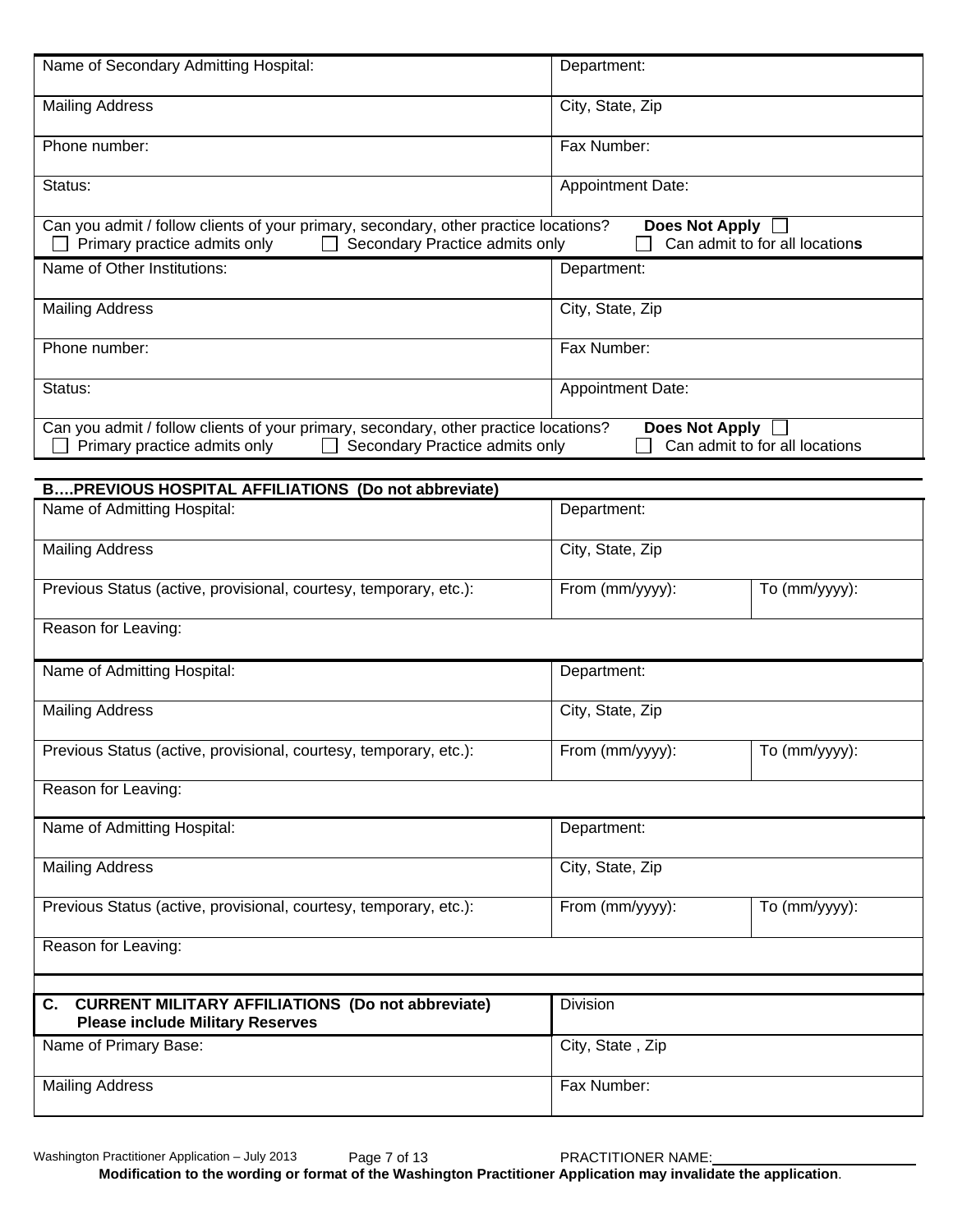| Phone number:                                            | Appointment Date: |
|----------------------------------------------------------|-------------------|
| Status (active, provisional, courtesy, temporary, etc.): |                   |

| D. PREVIOUS MILITARY AFFILIATIONS (Do not abbreviate)    | <b>Division</b>          |
|----------------------------------------------------------|--------------------------|
| Name of Primary Base:                                    | City, State, Zip         |
| <b>Mailing Address</b>                                   | Fax Number:              |
| Phone number:                                            | <b>Appointment Date:</b> |
| Status (active, provisional, courtesy, temporary, etc.): |                          |

| APPLICATIONS IN PROCESS (Do not abbreviate)<br>Е. |                          |                             |           |
|---------------------------------------------------|--------------------------|-----------------------------|-----------|
| Hospital/Institution:                             | Phone Number/Fax Number: | Date Application Submitted: |           |
| Mailing Address:                                  | City:                    | State:                      | Zip Code: |
| Hospital/Institution:                             | Phone Number/Fax Number: | Date Application Submitted: |           |
| Mailing Address:                                  | City:                    | State:                      | Zip Code: |

| 17. WORK HISTORY (Do not abbreviate)(Do not list if already listed under Hospital Affiliations)                                                                                                         |                      |        |           |                    |               |
|---------------------------------------------------------------------------------------------------------------------------------------------------------------------------------------------------------|----------------------|--------|-----------|--------------------|---------------|
| Chronologically list all work history activities since completion of professional training (use extra sheets if necessary). This<br>information must be complete. A curriculum vitae is not sufficient. |                      |        |           |                    |               |
| Name of Practice / Employer:                                                                                                                                                                            | <b>Contact Name:</b> |        |           | Telephone Number:  |               |
| Reason for Leaving:                                                                                                                                                                                     | <b>Email Address</b> |        |           | Fax Number:        |               |
| <b>Mailing Address</b>                                                                                                                                                                                  | City:                | State: | Zip:      | From (mm/yyyy)     | To (mm/yyyy)  |
| Name of Practice / Employer:                                                                                                                                                                            | Contact Name:        |        |           | Telephone Number:  |               |
| Reason for Leaving:                                                                                                                                                                                     | <b>Email Address</b> |        |           | Fax Number:        |               |
| Mailing Address:                                                                                                                                                                                        | City:                | State: | Zip Code: | From (mm/yyyy):    | To (mm/yyyy): |
| Name of Practice / Employer:                                                                                                                                                                            | <b>Contact Name:</b> |        |           | Telephone Number:  |               |
| Reason for Leaving:                                                                                                                                                                                     | <b>Email Address</b> |        |           | Fax Number:        |               |
| Mailing Address:                                                                                                                                                                                        | City:                | State: | Zip Code: | From $(mm/yyyy)$ : | To (mm/yyyy): |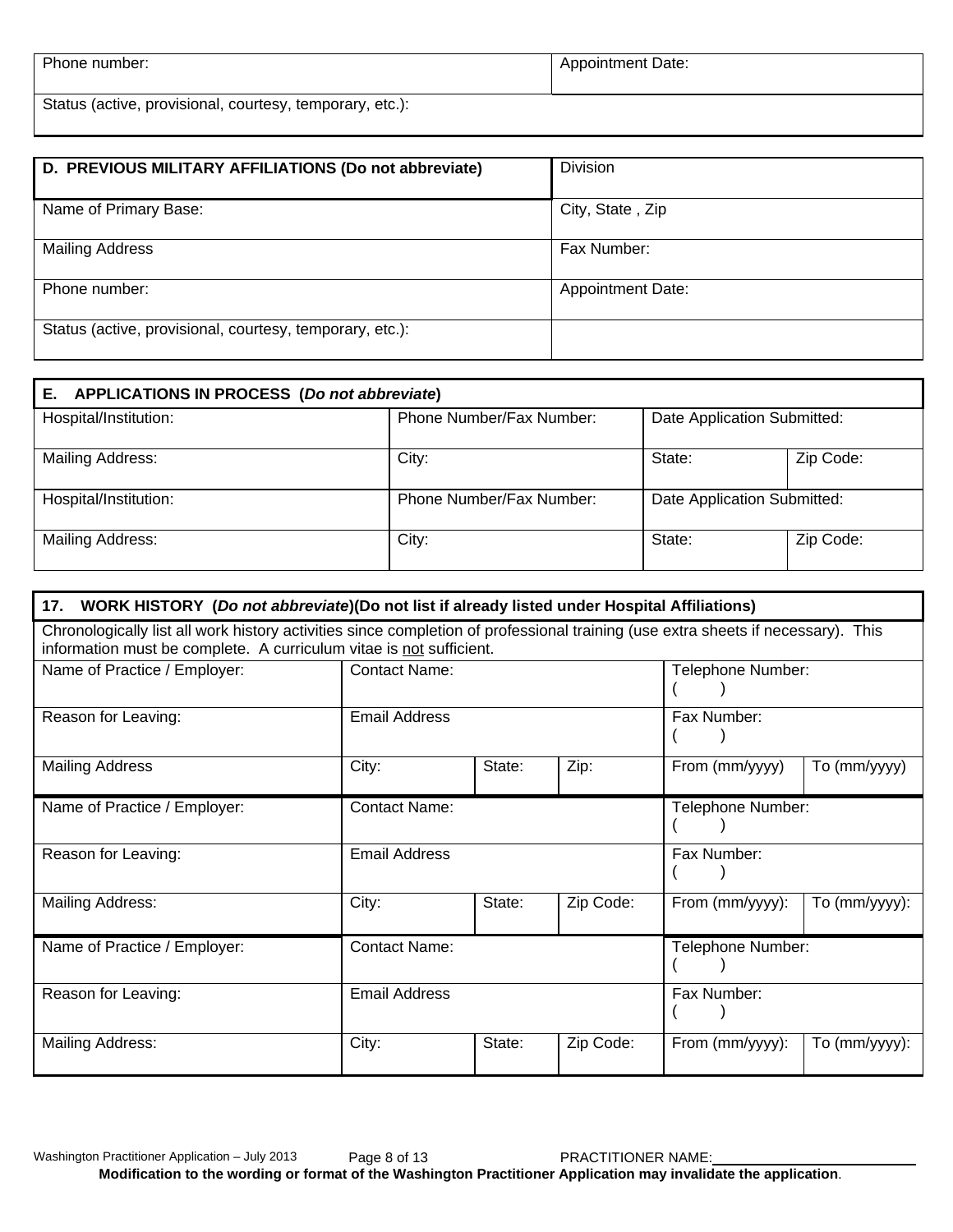**18. GAPS IN HISTORY Please account for all gaps between dates of medical/professional school graduation to present not covered elsewhere within this application. Include dates, activity and names where applicable:**

|                                     |                      | From (mm/yyyy):<br>To (mm/yyyy):                                                                                                                                                                                                                                                                                                                                                                                                                                                                                              |  |
|-------------------------------------|----------------------|-------------------------------------------------------------------------------------------------------------------------------------------------------------------------------------------------------------------------------------------------------------------------------------------------------------------------------------------------------------------------------------------------------------------------------------------------------------------------------------------------------------------------------|--|
|                                     |                      |                                                                                                                                                                                                                                                                                                                                                                                                                                                                                                                               |  |
|                                     |                      |                                                                                                                                                                                                                                                                                                                                                                                                                                                                                                                               |  |
| 19. PEER REFERENCES                 |                      |                                                                                                                                                                                                                                                                                                                                                                                                                                                                                                                               |  |
| reference from the same discipline. |                      | List at least three professional references, from your specialty area, not including relatives, who have worked with you in the<br>past two years. References must be from individuals who through recent observation, are directly familiar with your work and<br>can attest to your clinical competence in your specialty area. If you have been out of residency or fellowship for a period of<br>less then three years, one reference must be from the Program Director. Allied Health Provider must provide at least one |  |
| Name of Reference:                  | Title and Specialty: | E-mail Address:                                                                                                                                                                                                                                                                                                                                                                                                                                                                                                               |  |
| Mailing Address:                    | City:                | Zip Code:<br>State:                                                                                                                                                                                                                                                                                                                                                                                                                                                                                                           |  |
| Telephone Number:                   | Fax Number:          | Cell Phone Number: (Optional)                                                                                                                                                                                                                                                                                                                                                                                                                                                                                                 |  |
| Name of Reference:                  | Title and Specialty: | E-mail Address:                                                                                                                                                                                                                                                                                                                                                                                                                                                                                                               |  |
| Mailing Address:                    | City:                | Zip Code:<br>State:                                                                                                                                                                                                                                                                                                                                                                                                                                                                                                           |  |
| Telephone Number:                   | Fax Number:          | Cell Phone Number: (Optional)                                                                                                                                                                                                                                                                                                                                                                                                                                                                                                 |  |
| Name of Reference:                  | Title and Specialty: | E-mail Address:                                                                                                                                                                                                                                                                                                                                                                                                                                                                                                               |  |
| Mailing Address:                    | City:                | State:<br>Zip Code:                                                                                                                                                                                                                                                                                                                                                                                                                                                                                                           |  |
| Telephone Number:                   | Fax Number:          | Cell Phone Number: (Optional)                                                                                                                                                                                                                                                                                                                                                                                                                                                                                                 |  |

| 20.<br><b>PROFESSIONAL AFFILIATIONS (Do not abbreviate)</b>                       |             |                       |     |
|-----------------------------------------------------------------------------------|-------------|-----------------------|-----|
| Please List Membership In All Professional Societies<br>Complete Name of Society: | Date Joined | <b>Current Member</b> |     |
|                                                                                   |             | <b>YES</b>            | -NC |
|                                                                                   |             | YFS                   | N0  |

| PROFESSIONAL LIABILITY (Do not abbreviate)<br>21. |                      |                |                         |
|---------------------------------------------------|----------------------|----------------|-------------------------|
| A. Current Insurance Carrier:                     |                      | Policy Number: |                         |
| Mailing Address:                                  | City:                | State:         | Zip Code:               |
| Phone Number:                                     |                      | Fax Number:    |                         |
| Per claim amount: \$                              | Aggregate amount: \$ | Date Began:    | <b>Expiration Date:</b> |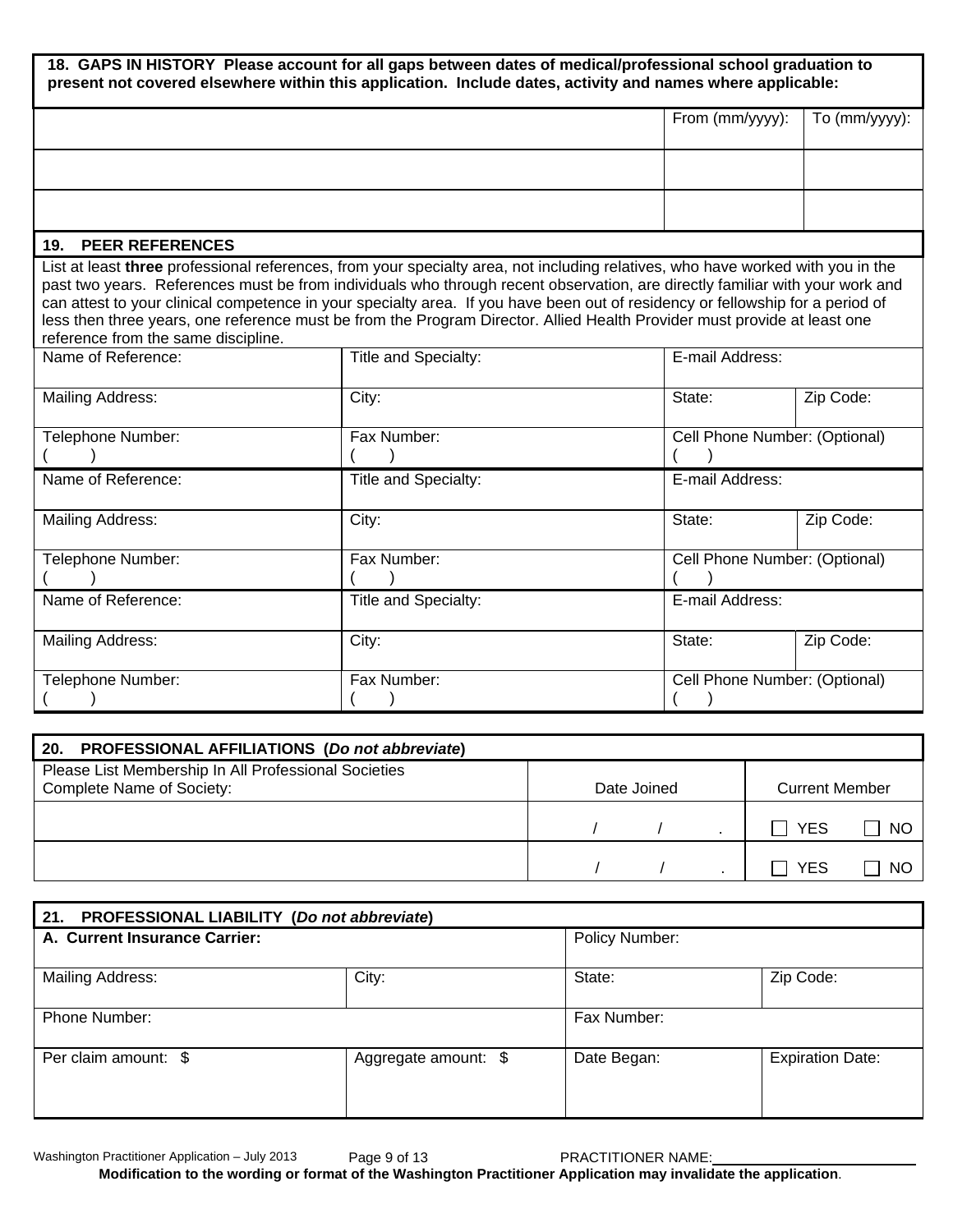| <b>Name of Carrier:</b> |       |                 | Policy Number: |                 |               |               |
|-------------------------|-------|-----------------|----------------|-----------------|---------------|---------------|
| <b>Mailing Address:</b> | City: |                 | State:         |                 |               | Zip Code:     |
| Phone Number:           |       |                 | Fax Number:    |                 |               |               |
| Policy Number:          |       |                 |                | From (mm/yyyy): |               | To (mm/yyyy): |
| <b>Name of Carrier:</b> |       |                 | Policy Number: |                 |               |               |
| <b>Mailing Address:</b> |       | City:           |                | State:          |               | Zip Code:     |
| Phone Number:           |       |                 | Fax Number:    |                 |               |               |
| Policy Number:          |       | From (mm/yyyy): |                |                 | To (mm/yyyy): |               |
| <b>Name of Carrier:</b> |       |                 | Policy Number: |                 |               |               |
| Mailing Address:        |       | City:           |                | State:          |               | Zip Code:     |
| Phone Number:           |       |                 | Fax Number:    |                 |               |               |
| <b>Policy Number:</b>   |       | From (mm/yyyy): |                |                 | To (mm/yyyy): |               |
| <b>Name of Carrier:</b> |       |                 | Policy Number: |                 |               |               |
| <b>Mailing Address:</b> |       | City:           |                | State:          |               | Zip Code:     |
| Phone Number:           |       |                 | Fax Number:    |                 |               |               |
| Policy Number:          |       | From (mm/yyyy): |                |                 | To (mm/yyyy): |               |
| <b>Name of Carrier:</b> |       |                 | Policy Number: |                 |               |               |
| <b>Mailing Address:</b> |       | City:           |                | State:          |               | Zip Code:     |
| Phone Number:           |       |                 | Fax Number:    |                 |               |               |
| Policy Number:          |       | From (mm/yyyy): |                |                 | To (mm/yyyy): |               |
| <b>Name of Carrier:</b> |       |                 | Policy Number: |                 |               |               |
| <b>Mailing Address:</b> |       | City:           |                | State:          |               | Zip Code:     |
| Phone Number:           |       |                 | Fax Number:    |                 |               |               |
| <b>Policy Number:</b>   |       | From (mm/yyyy): |                |                 | To (mm/yyyy): |               |

٦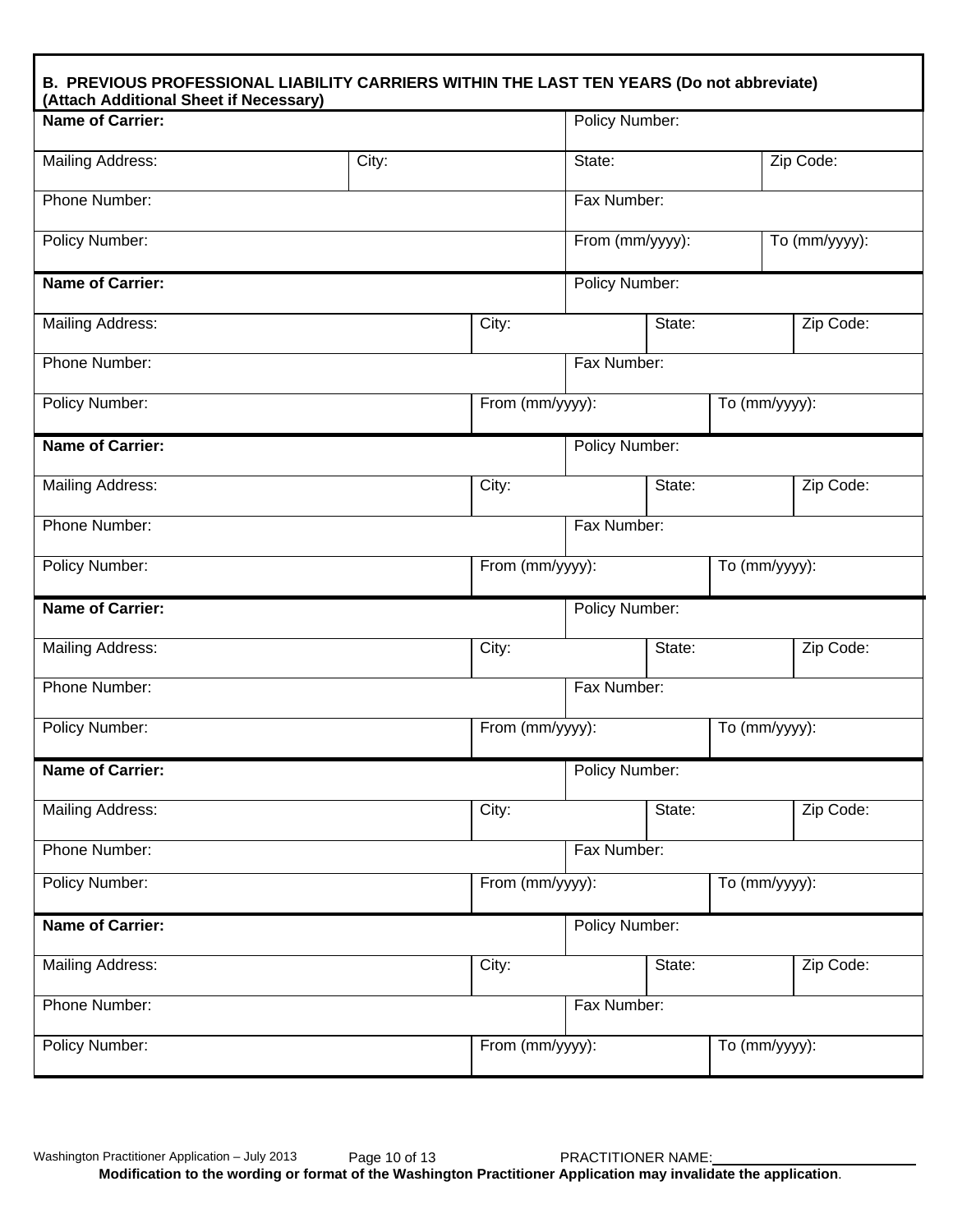#### **WASHINGTON PRACTITIONER ATTESTATION QUESTIONS** - *To be completed by the practitioner*

|                                                                                 | Please answer all of the following questions. If your answer to any of the following questions is 'Yes", provide details as specified |
|---------------------------------------------------------------------------------|---------------------------------------------------------------------------------------------------------------------------------------|
| on a separate sheet. If you attach additional sheets, sign and date each sheet. |                                                                                                                                       |

| А.               | PROFESSIONAL SANCTIONS                                                                                                              |                                                 |                 |
|------------------|-------------------------------------------------------------------------------------------------------------------------------------|-------------------------------------------------|-----------------|
| $\overline{1}$ . | Have you ever been, or are you now in the process of being denied, revoked, terminated, suspended, restricted, reduced,             |                                                 |                 |
|                  | limited, sanctioned, placed on probation, monitored, or not renewed for any of the following? Or have you voluntarily or            |                                                 |                 |
|                  | involuntarily relinquished, withdrawn, or failed to proceed with an application for any of the following in order to avoid an       |                                                 |                 |
|                  | adverse action or to preclude an investigation or while under investigation relating to professional competence or conduct?         |                                                 |                 |
|                  | License to practice any profession in any jurisdiction<br>a.                                                                        | <b>YES</b>                                      | NO <sub>[</sub> |
|                  | Other professional registration or certification in any jurisdiction<br>b.                                                          | <b>YES</b>                                      | NO <sub>[</sub> |
|                  | Specialty or subspecialty board certification<br>c.                                                                                 | <b>YES</b>                                      | NO              |
|                  | Membership on any hospital medical staff<br>d.                                                                                      | <b>YES</b>                                      | NO              |
|                  | Clinical privileges at any facility, including hospitals, ambulatory surgical centers, skilled nursing<br>е.                        | YES <sup>[</sup>                                | NO              |
|                  | facilities, etc.                                                                                                                    |                                                 |                 |
|                  | Medicare, Medicaid, FDA, NIH (Office of Human Research Protection), governmental, national<br>f.                                    | YES                                             | NO              |
|                  | or international regulatory agency or any public program                                                                            |                                                 |                 |
|                  | Professional society membership or fellowship<br>g.                                                                                 | <b>YES</b>                                      | NO              |
|                  | Participation/membership in an HMO, PPO, IPA, PHO, Health Plan or other entity<br>h.                                                | <b>YES</b>                                      | <b>NO</b>       |
|                  | Academic Appointment                                                                                                                | <b>YES</b>                                      | NO              |
|                  | Authority to prescribe controlled substances (DEA or other authority)                                                               | <b>YES</b>                                      | NO              |
| 2.               | Have you ever been subject to review, challenges, and/or disciplinary action, formal or informal, by                                | YES                                             | NO              |
|                  | an ethics committee, licensing board, medical disciplinary board, professional association or                                       |                                                 |                 |
|                  | education/training institution?                                                                                                     |                                                 |                 |
| 3.               | Have you been found by a state professional disciplinary board to have committed unprofessional                                     | YES <sup>[</sup><br>$\mathcal{L}_{\mathcal{A}}$ | NO              |
|                  | conduct as defined in applicable state provisions?                                                                                  |                                                 |                 |
| 4.               | Have you ever been the subject of any reports to a state, federal, national data bank, or state                                     | YES <sup>[</sup><br>$\blacksquare$              | NO              |
|                  | licensing or disciplinary entity?                                                                                                   |                                                 |                 |
| В.               | <b>CRIMINAL HISTORY</b>                                                                                                             |                                                 |                 |
| 1.               | Have you ever been charged with a criminal violation (felony or misdemeanor) resulting in either a                                  | YES $\Box$                                      | NO              |
|                  | plea bargain, conviction on the original or lesser charge, or payment of a fine, suspended sentence,                                |                                                 |                 |
|                  | community service or other obligation?                                                                                              |                                                 |                 |
|                  | Do you have notice of any such anticipated charges?<br>a.                                                                           | <b>YES</b>                                      | NO <sub>[</sub> |
|                  | Are you currently under governmental investigation?<br>b.                                                                           | <b>YES</b>                                      | NO <sub>L</sub> |
| C.               | <b>AFFIRMATION OF ABILITIES</b>                                                                                                     |                                                 |                 |
| 1.               | Do you presently use any drugs illegally?                                                                                           | <b>YES</b>                                      | NO              |
| 2.               | Do you have, or have you had in the last five years, any physical condition, mental health condition,                               | YES                                             | NO              |
|                  | or chemical dependency condition (alcohol or other substance) that affects or will affect your current                              |                                                 |                 |
|                  | ability to practice with or without reasonable accommodation? If reasonable accommodation is                                        |                                                 |                 |
|                  | required, specify the accommodations required. If the answer to this question is yes, please identify                               |                                                 |                 |
|                  | and describe any rehabilitation program in which you are or were enrolled which assures your ability                                |                                                 |                 |
|                  | to adhere to prevailing standards of professional performance.                                                                      |                                                 |                 |
| 3.               | Are you unable to perform any of the services/clinical privileges required by the applicable                                        | YES                                             | NO              |
|                  | participating practitioner agreement/hospital agreement, with or without reasonable accommodation,                                  |                                                 |                 |
|                  | according to accepted standards of professional performance?                                                                        |                                                 |                 |
| D.               | LITIGATION AND MALPRACTICE COVERAGE HISTORY (If you answer "Yes" to any of the questions in this                                    |                                                 |                 |
|                  | section, please document in Section XXI. PROFESSIONAL LIABILITY ACTION DETAIL of this application.)                                 |                                                 |                 |
| 1.               | Have allegations or claims of professional negligence been made against you at any time, whether or                                 | $YES$ $\Box$                                    | NO              |
|                  | not you were individually named in the claim or lawsuit?                                                                            |                                                 |                 |
| 2.               | Have you or your insurance carrier(s) ever paid any money on your behalf to settle/resolve a                                        | YES                                             | NO              |
|                  | professional malpractice claim (not necessarily a lawsuit) and/or to satisfy a judgement (court-                                    |                                                 |                 |
|                  | ordered damage award) in a professional lawsuit?                                                                                    |                                                 |                 |
| $\overline{3}$ . | Are there any such claims being asserted against you now?                                                                           | <b>YES</b>                                      | NO              |
| 4.               | Have you ever been denied professional liability coverage or has your coverage ever been                                            | YES <sup>[</sup>                                | NO              |
|                  | terminated, not renewed, restricted, or modified (e.g. reduced limits, restricted coverage,                                         |                                                 |                 |
|                  | surcharged)?                                                                                                                        |                                                 |                 |
| 5.               | Are any of the privileges that you are requesting not covered by your current malpractice coverage?                                 | <b>YES</b>                                      | NOT             |
|                  | I warrant that all the statements made on this form and on any attached information sheets are complete, accurate, and current. I   |                                                 |                 |
|                  | understand that any material misstatements in, or omissions from, this statement constitute cause for denial of membership or cause |                                                 |                 |
|                  | for summary dismissal from the entity to which this statement has been submitted.                                                   |                                                 |                 |

Applicant's Signature: Date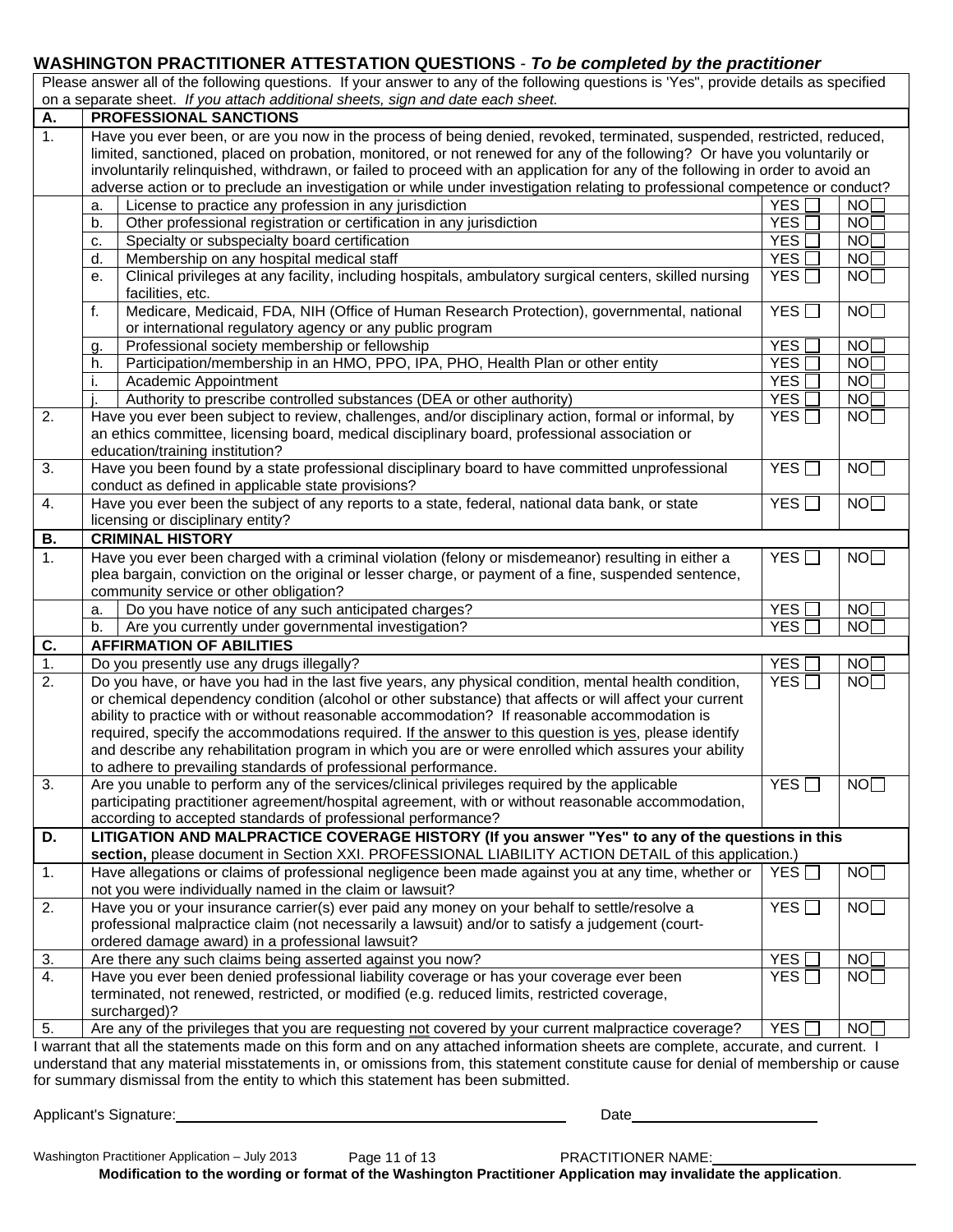| Type or Print name here<br>22. PROFESSIONAL LIABILITY ACTION DETAIL - CONFIDENTIAL                                                                                                                                                                                                                                                                                                                                                                                                                       | <b>Does Not Apply</b> |  |
|----------------------------------------------------------------------------------------------------------------------------------------------------------------------------------------------------------------------------------------------------------------------------------------------------------------------------------------------------------------------------------------------------------------------------------------------------------------------------------------------------------|-----------------------|--|
| Practitioner Name: (print or type)                                                                                                                                                                                                                                                                                                                                                                                                                                                                       |                       |  |
|                                                                                                                                                                                                                                                                                                                                                                                                                                                                                                          |                       |  |
| Please list any past or current professional liability claim(s) or lawsuit(s), in which allegations of professional<br>negligence were made against you, whether or not you were individually named in the claim or lawsuit. Please do<br>not include patient names or other HIPAA protected PHI. Photocopy this page as needed and submit a separate<br>page for EACH claim/event. A legible signed practitioner narrative that addresses all of the following details is an<br>acceptable alternative. |                       |  |
| Date and clinical details of the incident, with preceding events:                                                                                                                                                                                                                                                                                                                                                                                                                                        |                       |  |
| Details:<br>Date:                                                                                                                                                                                                                                                                                                                                                                                                                                                                                        |                       |  |
|                                                                                                                                                                                                                                                                                                                                                                                                                                                                                                          |                       |  |
|                                                                                                                                                                                                                                                                                                                                                                                                                                                                                                          |                       |  |
|                                                                                                                                                                                                                                                                                                                                                                                                                                                                                                          |                       |  |
|                                                                                                                                                                                                                                                                                                                                                                                                                                                                                                          |                       |  |
| Your role and specific responsibility in the incident:                                                                                                                                                                                                                                                                                                                                                                                                                                                   |                       |  |
|                                                                                                                                                                                                                                                                                                                                                                                                                                                                                                          |                       |  |
|                                                                                                                                                                                                                                                                                                                                                                                                                                                                                                          |                       |  |
|                                                                                                                                                                                                                                                                                                                                                                                                                                                                                                          |                       |  |
| Subsequent events, including patient's clinical outcome:                                                                                                                                                                                                                                                                                                                                                                                                                                                 |                       |  |
|                                                                                                                                                                                                                                                                                                                                                                                                                                                                                                          |                       |  |
|                                                                                                                                                                                                                                                                                                                                                                                                                                                                                                          |                       |  |
| Date suit or claim was filed:                                                                                                                                                                                                                                                                                                                                                                                                                                                                            |                       |  |
| Name and Address of Insurance Carrier that handled the claim:                                                                                                                                                                                                                                                                                                                                                                                                                                            |                       |  |
|                                                                                                                                                                                                                                                                                                                                                                                                                                                                                                          |                       |  |
| Your status in the legal action (primary defendant, co-defendant, other):                                                                                                                                                                                                                                                                                                                                                                                                                                |                       |  |
| Current status of suit or other action:                                                                                                                                                                                                                                                                                                                                                                                                                                                                  |                       |  |
| Date of settlement, judgment, or dismissal:                                                                                                                                                                                                                                                                                                                                                                                                                                                              |                       |  |